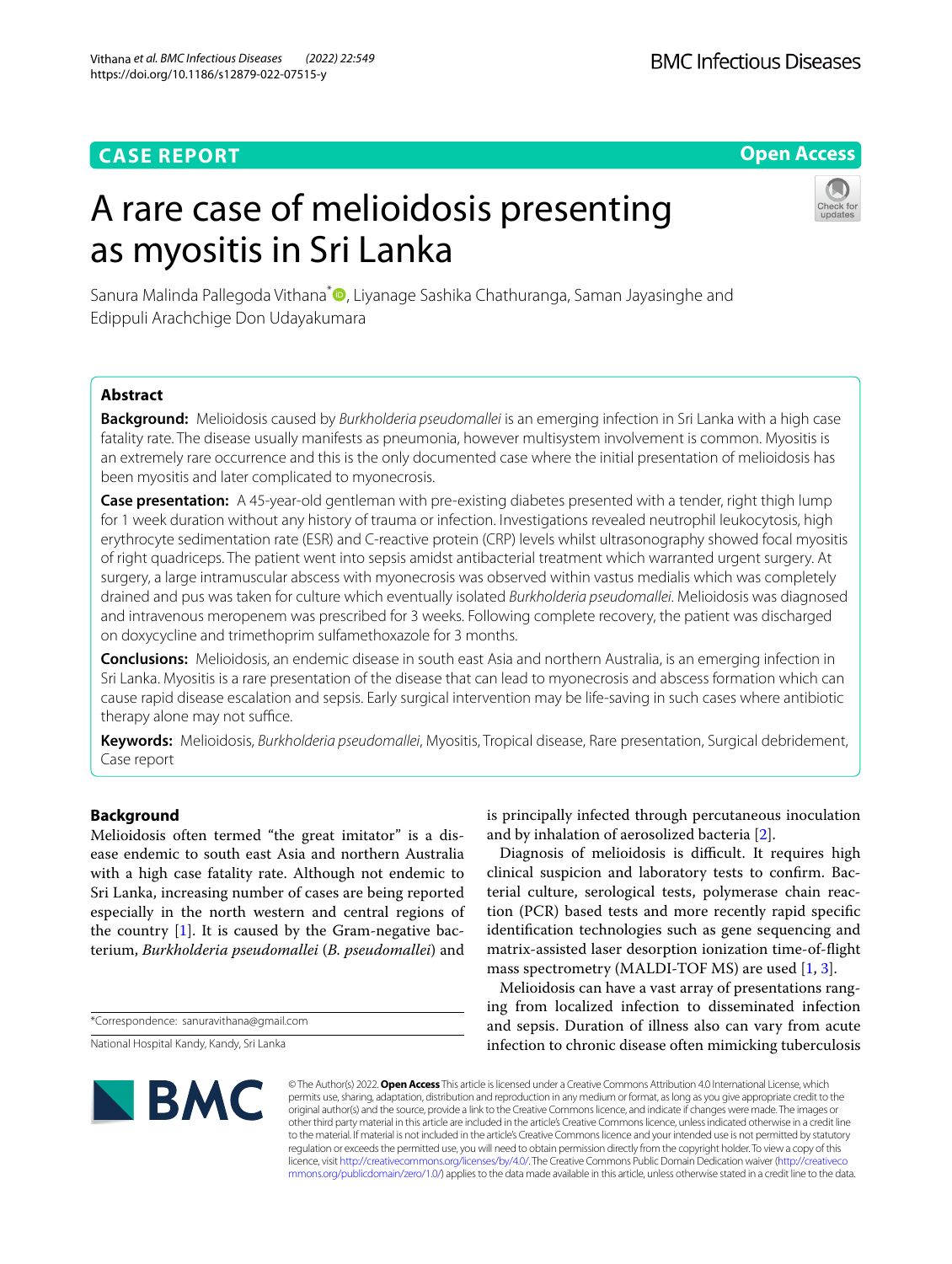and can even remain latent for many years  $[1, 2]$  $[1, 2]$  $[1, 2]$ . The commonest presentation of the disease is pneumonia, with more than half of all cases accounting for it [\[2](#page-3-1)]. Multiple abscesses involving liver, spleen, prostate and brain are common manifestations of the disease. Although soft tissue involvement is common, myositis is a rare manifestation [\[2](#page-3-1)]. Only one such occurrence has been reported in Sri Lanka [\[1](#page-3-0)].

#### **Case presentation**

A 45-year-old truck driver from a village in Kurunegala district presented to surgical casualty with right thigh pain and swelling for 1 week. He denied trauma to the region or violent contraction of associated muscles. This had been associated with signifcant loss of appetite however fever and fatigue were absent. He was a diagnosed patient with diabetes on oral anti-hyperglycaemic medication and his control was poor (repeated fasting plasma glucose levels>150 mg/dL during hospital stay). He was put on soluble insulin after consulting the endocrinology team which drastically improved the glycaemic control subsequently. On examination he was icteric but not pale and was hemodynamically stable (heart rate—84 beats per minute, blood pressure—110/70 mmHg, respiratory rate—14 breaths/min). There was an ill-defined anterolateral lump in the right thigh measuring 15 cm  $\times$  10 cm in size which was tender. No overlying erythema, warmth or crepitus was noticed and inguinal lymphadenopathy was absent. Apart from a mild hepatomegaly, rest of the systems examination including respiratory was normal.

His initial blood investigations (Table [1](#page-1-0)) revealed marked neutrophil leukocytosis, elevated erythrocyte sedimentation rate (ESR), C-reactive protein (CRP) and creatine phosphokinase (CPK) levels. Liver functions including prothrombin time/international normalized ratio (PT/INR) were deranged. Transaminases were only moderately elevated. Renal function tests and urine analysis were normal. Blood cultures were negative and blood picture revealed evidence of infection with mild thrombocytopenia. Ultrasonography of the lump was reported as focal myositis and abdominal ultrasound showed mild hepatomegaly with grade 1 fatty liver with no evidence of abscess formation. Magnetic resonance imaging (MRI) would have characterized the lesion better but was not considered owing to limited MRI facilities in our setting. Chest radiography was normal. Empiric antibiotic therapy with intravenous (IV) meropenem 1 g 8 hourly and clindamycin 600 mg 8 hourly was initiated.

The patient developed an unprovoked generalized tonic–clonic seizure on the 3rd day of hospital stay which spontaneously resolved without medication in 5 min. The timing of seizure did not coincide with drug administration. Subsequent computed tomography (CT) of the <span id="page-1-0"></span>**Table 1** Blood investigations

| Test                             | Value                 | Normal range               |
|----------------------------------|-----------------------|----------------------------|
| White blood cells (WBC)          | $30 \times 10^{9}$ /L | $4 - 11 \times 10^9$ /L    |
| Haemoglobin                      | 12.4 g/dL             | 13.2-16.6 g/dL             |
| Platelets                        | $89 \times 10^{9}$ /I | $150 - 450 \times 10^9$ /L |
| Aspartate transaminase (AST)     | 130 IU/L              | 10-40 IU/L                 |
| Alanine transaminase (ALT)       | 280 IU/L              | 7-56 IU/L                  |
| Total bilirubin                  | 150 µmol/L            | $3-20 \mu$ mol/L           |
| Direct bilirubin                 | 88 µmol/L             | $0-14$ µmol/L              |
| Alkaline phosphatase (ALP)       | 670 IU/L              | 90-300 IU/L                |
| Gamma glutamyl transferase (GGT) | 213 IU/L              | 0-70 IU/L                  |
| PT/INR                           | 1.84                  | < 1.1                      |
| S. creatinine                    | $1.3 \text{ mg/dL}$   | $0.7 - 1.5$ mg/dL          |
| ESR                              | 94 mm/h               | $<$ 10 mm/hr               |
| CRP                              | 321 mg/L              | $<$ 10 mg/L                |
| <b>CPK</b>                       | 281 IU/L              | $<$ 171 IU/L               |

brain was normal. Blood glucose, serum electrolytes, acid–base status and blood gases were normal. Over the next 24 h, the patient gradually deteriorated with high fever (Temperature>38 °C), persistent tachycardia of 110 beats per minute and a drop in Glasgow Coma Scale (GCS) to 13; his CRP was elevated to 360, serum lactate to 3.3 and had PT/INR of 1.6. He had gone into septic shock and acute liver failure with grade 2 hepatic encephalopathy. Liver failure regimen was implemented thereafter.

The subject was taken to the operating room and exploration of the thigh lump was undertaken as his clinical and biochemical markers of sepsis worsened irrespective of antibiotics. It revealed an abscess deep to sartorius muscle within the substance of vastus lateralis muscle with signifcant infammation and myonecrosis. Pus was taken for culture and all necrotic tissues were removed and pus was drained. Thorough irrigation with saline was undertaken and the wound was packed with povidone iodine and kept open; IV antibiotics were continued. The patient had a drastic recovery following surgical debridement. Pus and tissue cultures were positive for *B. pseudomallei* which was susceptible to meropenem, trimethoprim sulfamethoxazole (TMP-SMX) and doxycycline (Table [2\)](#page-2-0). A diagnosis of melioidosis was made and change in antibiotic regimen according to antibiotic susceptibility and current guidelines was implemented where meropenem 1 g 8 hourly was continued for 21 days and clindamycin was stopped. Doxycycline 200 mg daily and TMP-SMX 320 mg bd was added after 2 weeks of admission and was continued after discharge as eradication therapy for 3 months. His Human immunodefciency virus (HIV) and hepatitis B, C screening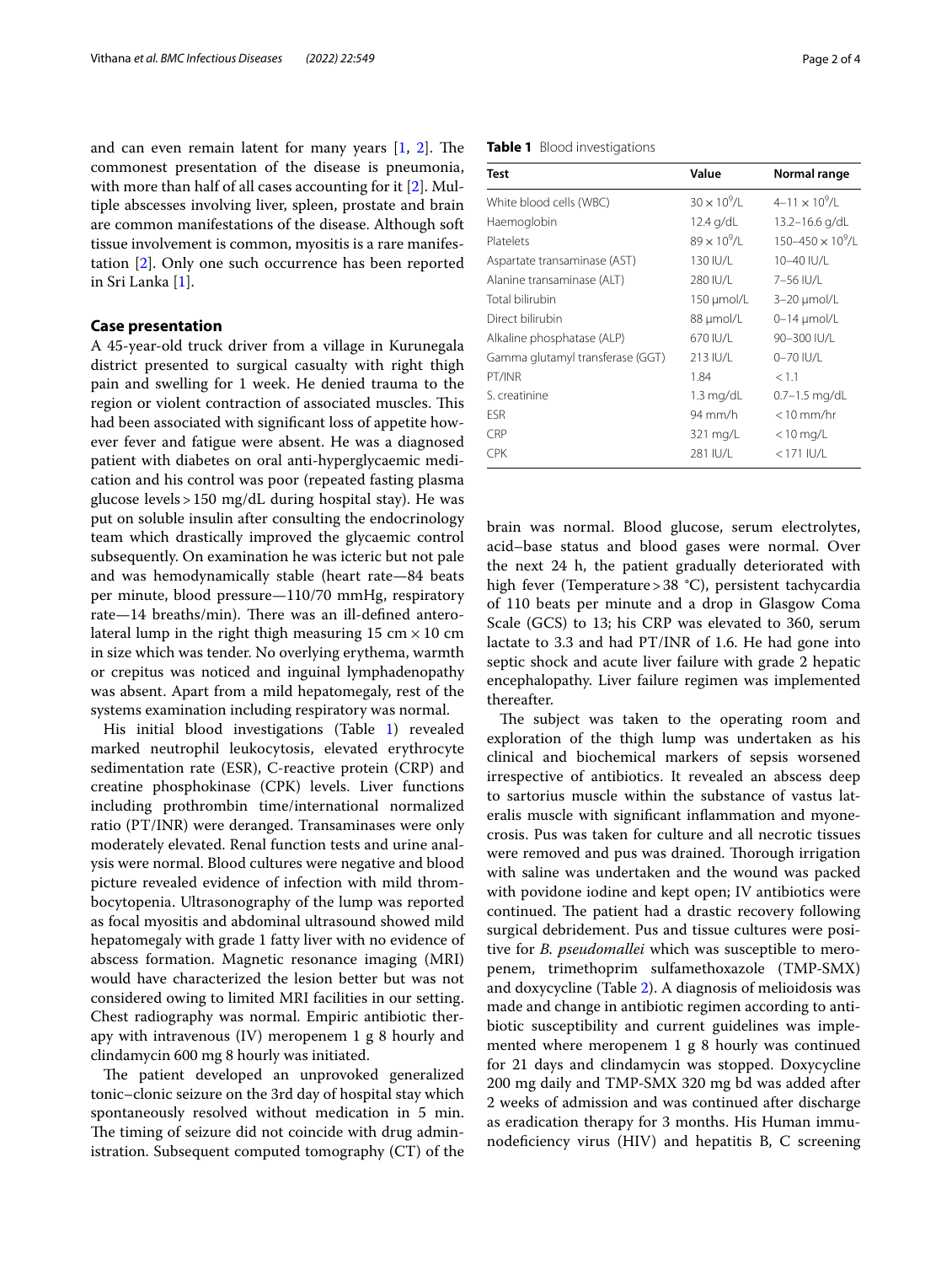<span id="page-2-0"></span>**Table 2** Antibiotic susceptibility pattern for *B. pseudomallei*

| <b>Antibiotic</b>      | Susceptibility |
|------------------------|----------------|
| Ampicillin/amoxicillin |                |
| Penicillin             |                |
| Cloxacillin            |                |
| Cefotaxime             |                |
| Clindamycin            |                |
| Meropenem              | Sensitive      |
| TMP-SMX                | Sensitive      |
| Doxycycline            | Sensitive      |
| Erythromycin           |                |

was negative. After 3 weeks of in-hospital stay, the patient had a complete recovery and the wound was closed with sutures. He was discharged subsequently and followed up at clinic to date and currently symptom free.

### **Discussion and conclusion**

Melioidosis, a multisystemic disease with a variety of presentations has been virtually a novel disease until recently in the island nation of Sri Lanka. However, over the last decade this has changed with 250 culture positive cases being reported [[4\]](#page-3-3). Most of the cases were reported from Western and North Western Provinces and very little from the central highlands. Our patient a driver by profession is based in the North Western province which is a hotspot for this emerging disease  $[4]$  $[4]$ . A review article on island wide melioidosis cases describes that 71.6% of all cases were male and many of them were farmers. An interesting fact is that 15% of all males afected were drivers which can be explained by their constant exposure to dust [[4\]](#page-3-3). Aerosolized *Burkholderia* spp. in dust particles to which drivers in this region are constantly exposed, greatly increase the risk of inoculation and subsequent infection.

Sri Lankan data, similar to international studies have shown respiratory involvement to be predominant among cases (28%) [\[4](#page-3-3)]. A Sri Lankan study revealed 20% of cases with musculoskeletal involvement, however whether they involve only bone, muscle, or both were not mentioned [[4\]](#page-3-3). An Australian study has reported the overall soft tissue involvement to be minimal; 19 out of 540 cases [\[2](#page-3-1)]. Myositis has only been reported once in a hospital less than fve kilometers from Kandy National Hospital to which this patient was admitted. It describes a patient with myositis afecting the same group of muscles as in our case. However, the patient had an initial presentation of pneumonia and had undergone the treatment [[1\]](#page-3-0). In addition to myositis, our subject had myonecrosis and an intramuscular abscess within quadriceps. Ours is the only case reported with myositis being the initial presentation of melioidosis and the frst to have undergone successful surgical debridement for melioidosis myositis.

Liver and splenic abscesses are a common presentation of the disease especially in Tailand and most have been known to resolve with prolonged antibiotic therapy alone [[2\]](#page-3-1). Even though liver functions were deranged, no evidence of liver abscess was found on imaging in our subject. Acute liver injury could therefore be attributed to sepsis in this case. Rapid normalization of liver functions following medical and surgical management to counter sepsis further supports this. Neurological manifestations of melioidosis include brain abscess, meningoencephalitis, transverse myelitis and status epilepticus [[4\]](#page-3-3). Recent animal studies have shown the entry of *B. pseudomallei* from nasal mucosa via olfactory nerve to the brain  $[2]$  $[2]$ . The single seizure episode in our patient most likely would have been due to sepsis and/or hepatic encephalopathy following acute liver injury. Another probable cause is meropenem which even though rare can cause seizures as an adverse effect especially in the elderly. This however is quite unlikely in this patient considering the single episode and timing of the seizure. Other causes of seizures such as electrolyte imbalances, acid–base disturbances and intra cranial lesions were excluded. However, brain involvement without evidence of brain abscess caused by *Burkholderia* spp. cannot be completely disregarded and such presentations may require further investigations including cerebro-spinal fuid (CSF) analysis and MRI.

Diabetes mellitus (DM) has been documented as an important risk factor in disease acquisition in many studies including the "20-year prospective Darwin study on melioidosis" [[2,](#page-3-1) [5\]](#page-3-4). According to another study encompassing global data, it was found that up to 60% with the disease were having DM, type 2 being predominant [[5\]](#page-3-4). One study involving a mouse model has shown the importance of neutrophil function in resisting melioidosis infection [[6\]](#page-3-5). Neutrophil dysfunction seen in DM therefore weakens immunity and increases the chance of infection which is refected by the high percentile of those afected being diabetic. In addition to have played a major role in disease acquisition, DM would have greatly contributed to the sudden escalation of sepsis seen in the subject owing to immunological dysfunction.

Management of melioidosis encompasses an initial intensive therapy followed by eradication regimen. Antibiotic options for intensive therapy include ceftazidime, meropenem and TMP-SMX [[5,](#page-3-4) [7](#page-3-6)]. Intensive therapy for 10–14 days is recommended for isolated cutaneous or pulmonary disease whereas for severe deep-seated infection, bone or central nervous system involvement, 4 to 8 weeks of IV therapy may be warranted [\[7](#page-3-6)]. Antibiotic